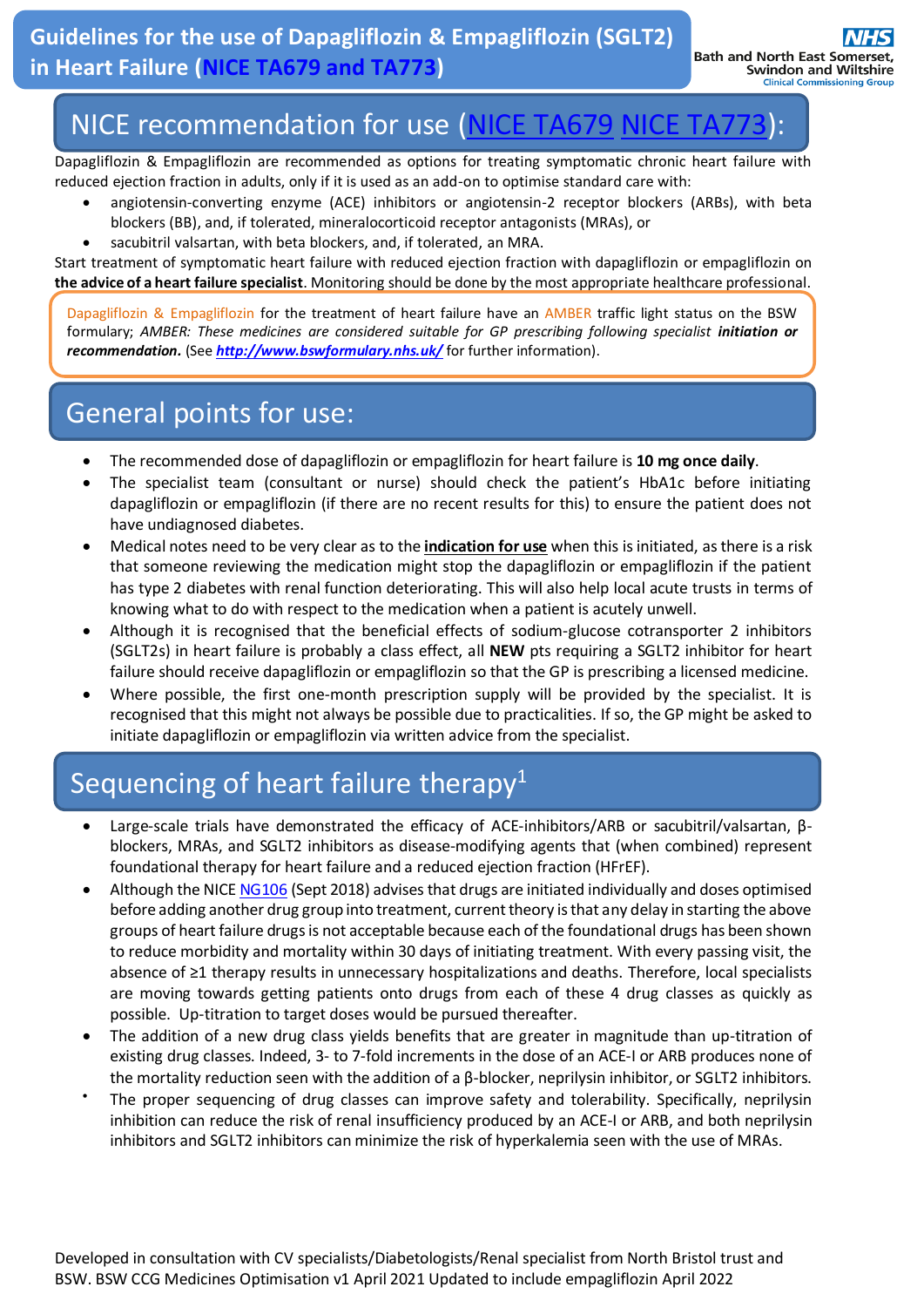first of all.

## Use of Dapagliflozin & Empagliflozin in renal impairment

Be aware that the renal threshold for reviewing dapagliflozin & empagliflozin differs according to the indication for use. The table below highlights the different thresholds in the licenses (SPC) for the different SGLT2 inhibitors (see individual SPC links in further information section page 4 for full information):

| <b>Drug</b>   | Renal threshold to review (type 2 diabetes) | <b>Renal threshold to review (HF)</b> |
|---------------|---------------------------------------------|---------------------------------------|
| Dapagliflozin | 45ml/min                                    | 15ml/min                              |
| Canagliflozin | Use lower 100mg dose if eGFR 30-60ml/min    | N/A                                   |
| Empagliflozin | 45ml/min                                    | 20ml/min                              |
| Ertugliflozin | 45ml/min                                    | N/A                                   |

When SGLT2 inhibitors are used to treat type 2 diabetes, it is the anti-diabetic effect that weakens, which leads towards the recommendations to review use at higher renal thresholds, it is not due to concerns about the safety of their use in renal impairment. There is significant clinical trial data regarding the use of SGLT2 inhibitors in low renal function, such as DAPA-CKD<sup>2</sup> which used dapagliflozin down to a eGFR of 25ml/min, DAPA-HF<sup>3</sup> which went down to an eGFR of 30ml/min and canagliflozin (CREDENCE<sup>4</sup>) down to a eGFR of 30ml/min. Empagliflozin has positive data from the EMPEROR-Reduced trial.<sup>5</sup> It should be noted that dapagliflozin has a license for treatment of chronic kidney disease and is NICE approved [\(TA775\)](https://www.nice.org.uk/guidance/TA775).

Please note that if a patient starts to see a decline their renal function to below 15-20ml/min whilst on Dapagliflozin/Empagliflozin, **do not stop treatment** without a discussion with the heart failure specialist

# Use of Dapagliflozin or Empagliflozin for heart failure in T2DM

If a type 2 diabetic patient is seen by a heart failure specialist already on a SGLT2 inhibitor which is not licensed for heart failure (e.g., canagliflozin), and their renal function is comfortably above an eGFR of 60ml/min, there is no rush to switch them to dapagliflozin or empagliflozin. This is due to the class heart failure effect.

If, however, the patient does have an eGFR close to 60ml/min or below, it might be worth reviewing the alternative SGLT2 inhibitor and switching them to dapagliflozin or empagliflozin to allow the GP to prescribe a licensed medicine for that renal function. It would also help to reduce confusion as to what indication the patient is on the SGLT2 inhibitor for. There is a risk that someone reviewing a patient's diabetes medicines could wrongly stop alternative SGLT2 inhibitors if they think they were on it for their type 2 diabetes, when the patient has been left on it because of its effect on their heart failure.

When a cardiologist is considering initiating dapagliflozin or empagliflozin in a type 2 diabetes patient they may need to refer the patient for advice when initiating dapagliflozin or empagliflozin as per the following table to ensure that the anti-diabetic effect of the dapagliflozin or empagliflozin is considered amongst other concurrent anti-diabetes medications. Such patients may need to increase their frequency of blood glucose testing initially when dapagliflozin is started to identify any resulting hypoglycaemia:

|                                           | וויסטיכ נכינות, וווינוסוו , יידוכו וסטיס, ווויסבורוט פנטו נכט נט וסכותות , טווץ ו כפטונות, ווין סטקו וסטיר |                                      |  |
|-------------------------------------------|------------------------------------------------------------------------------------------------------------|--------------------------------------|--|
|                                           | <b>Medication</b>                                                                                          | Refer to                             |  |
|                                           | Type 2 diabetic patient on insulin                                                                         | <b>DSN</b>                           |  |
| Type 2 diabetic patient on SU/repaglinide |                                                                                                            | GP                                   |  |
|                                           | Type 2 diabetic patient on metformin alone                                                                 | Cardiologist can initiate themselves |  |

## Use of Dapagliflozin or empagliflozin for heart failure in T1DM

Use in type 1 diabetic patients is not recommended in the SPCs and neither drug is licensed for this group of patients.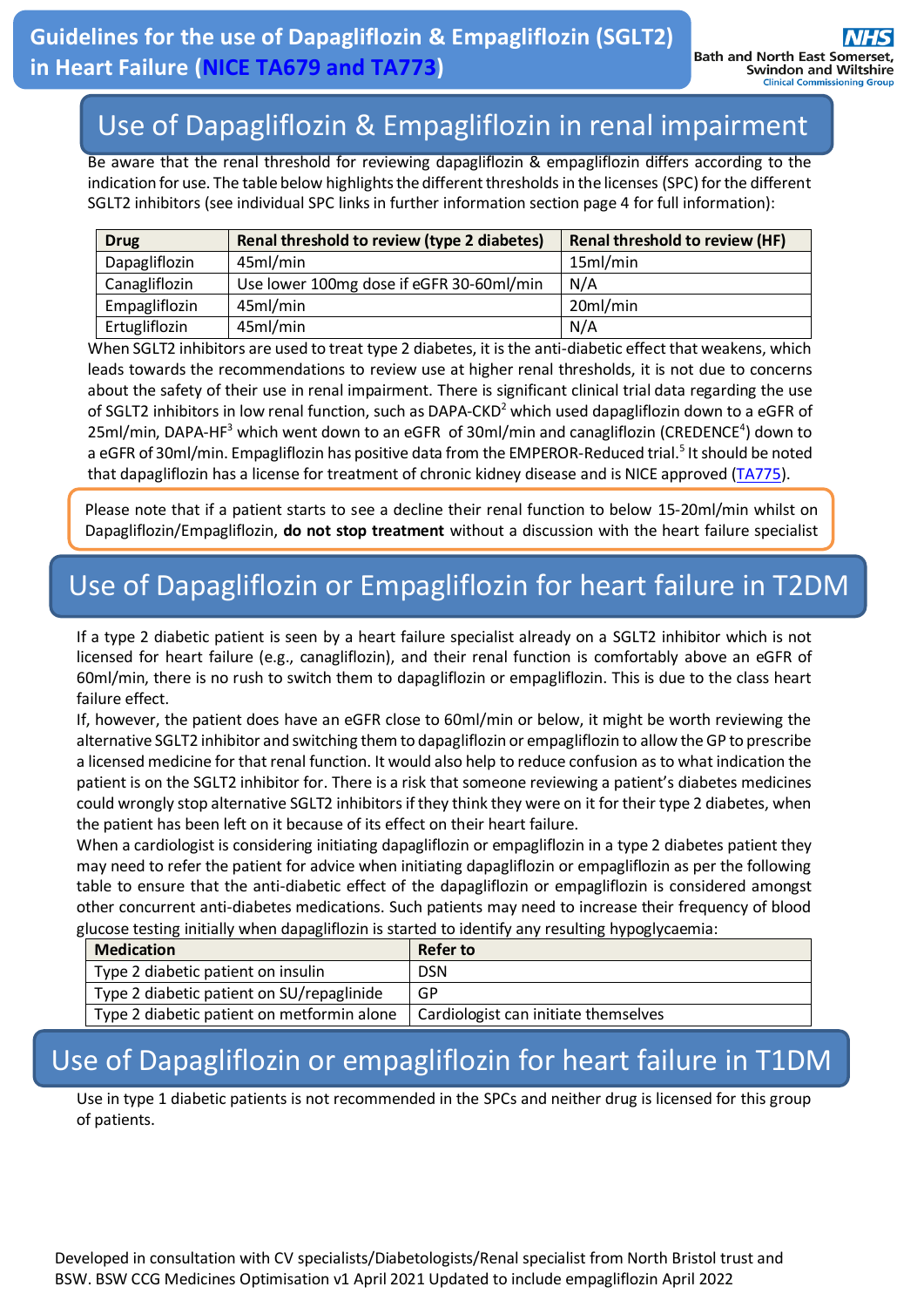# Other considerations when initiating Dapagliflozin/Empagliflozin

**Concomitant diuretics**: Diuretics are sometimes used in heart failure patients for symptomatic control. SGLT2 inhibitors have a mild diuretic effect and so the specialist will review the use and dose of concurrent diureticsto ensure that the small additive effect of the SGLT2 inhibitor does not cause untoward problems. Many patients will be able to continue their diuretics if they are needed, but care may be needed in the elderly or frail.

**Symptomatic hypotension or systolic blood pressure < 95 mmHg:** This is more often a problem due to other medications that the patient is taking. Having a systolic BP <95mm Hg is NOT a contra-indication for use. The specialist will carefully review the patients and their medications when initiating dapagliflozin or empagliflozin, but it is not expected that there will be problems initiating dapagliflozin/empagliflozin in most patients with a blood pressure like this. Care will be needed if a patient is experiencing dizziness prior to initiation.

**Renal function decline upon initiation of dapagliflozin**: After initiation of treatment with

dapagliflozin/empagliflozin the eGFR often dips but this usually resolves in 1-3 months. There is no need to monitor U&Es specifically for this.

**Dapagliflozin/Empagliflozin should not be used in patients on a very carbohydrate restricted diet (eg atkins).**

#### Safety considerations for GPs: (See SPCs for full information)

**Volume depletion:** In case of intercurrent conditions that may lead to volume depletion (e.g., gastrointestinal illness), careful monitoring of volume status (e.g. physical examination, blood pressure measurements, laboratory tests including haematocrit and electrolytes) is recommended. Temporary interruption of treatment with dapagliflozin is recommended for patients who develop volume depletion until the depletion is corrected.

Treatment should be interrupted in patients who are hospitalised for major surgical procedures or acute serious medical illnesses as advised by the specialist.

**DKA risk:** SGLT2 inhibitors should be used with caution in patients with increased risk of DKA. Patients who may be at higher risk of DKA include those with a low beta-cell function reserve (e.g., type 1 diabetes, type 2 diabetes with low C-peptide or latent autoimmune diabetes in adults (LADA) or those with a history of pancreatitis). Also, patients with conditions that lead to restricted food intake or severe dehydration, patients for whom insulin doses are reduced and patients with increased insulin requirements due to acute medical illness, surgery, or alcohol abuse.

#### STOP Dapagliflozin/Empagliflozin:

- In patients where DKA is suspected or diagnosed.
- In patients with intercurrent illness if not eating or at risk of dehydration and only restart once better and back on normal diet.
- In patients admitted to hospital acutely unwell for any reason and restart only once fully recovered and eating and drinking normally.
- In any patient having elective surgery who is missing more than one meal and restart only once recovered and eating and drinking normally Restarting SGLT2 inhibitor treatment in patients experiencing a DKA while on SGLT2 inhibitor treatment is **not recommended**, unless another clear precipitating factor is identified and resolved. Specialist advice should be sought.